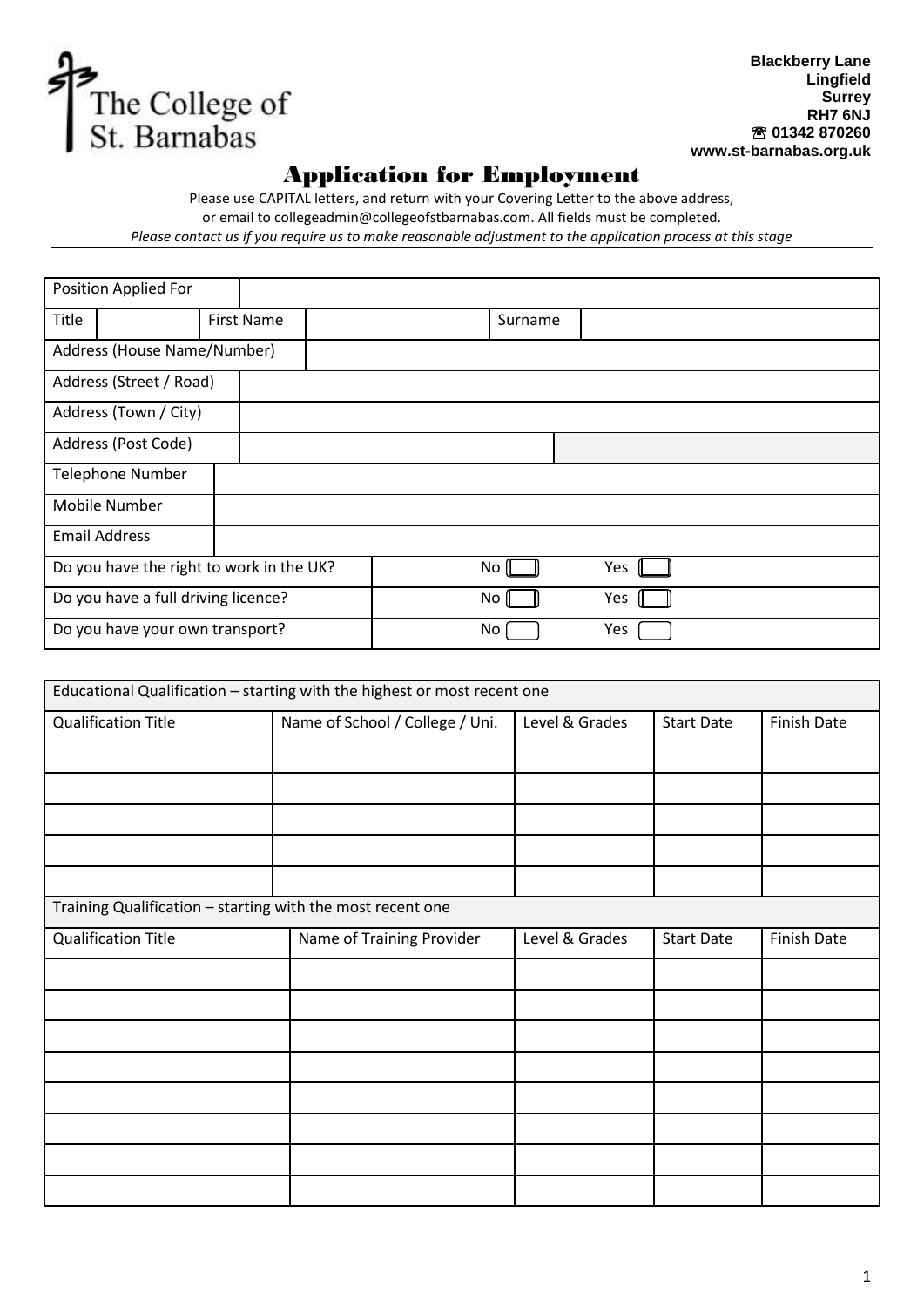## **Employment History and Referee Details**

In accordance with legislation and CQC regulations, details must cover **full employment history** from date of leaving school (please use a separate sheet of paper if needed), and a total of **three referees** to be provided.

Attaching a CV is optional.

**Please note that one of your references must come from your present or most recent employer,** and if you have carried out 'regulated activities' during any of your previous employments we will need to request a reference in relation to your role from that service provider as well as from your current or most recent one. We will only contact your referees if and after an Offer of Employment is made.

Finally, any gaps in your employment history must be explained in writing on the below form. Thank you.

| Employment History and Referee Details - starting with the most recent one |                                     |                                                                   |                   |                                                                   |                      |                  |                        |  |  |  |  |
|----------------------------------------------------------------------------|-------------------------------------|-------------------------------------------------------------------|-------------------|-------------------------------------------------------------------|----------------------|------------------|------------------------|--|--|--|--|
| M                                                                          | <b>Start Date</b>                   | <b>Leaving Date</b>                                               | Job Title         |                                                                   |                      |                  | Name of Business       |  |  |  |  |
| $\circlearrowright$                                                        |                                     |                                                                   |                   |                                                                   |                      |                  |                        |  |  |  |  |
| $\mathsf S$<br>$\top$                                                      | <b>Summary of Responsibilities:</b> |                                                                   |                   |                                                                   |                      |                  | Reason(s) for Leaving: |  |  |  |  |
| $\,$ R                                                                     |                                     | Reference Contact Details - please note it must be a work contact |                   |                                                                   |                      |                  |                        |  |  |  |  |
| $\mathsf E$<br>C                                                           | Title                               |                                                                   | <b>First Name</b> |                                                                   |                      | Surname          |                        |  |  |  |  |
| E                                                                          | <b>Position Held</b>                |                                                                   |                   |                                                                   | Relationship to You  |                  |                        |  |  |  |  |
| $\mathbb N$                                                                | <b>Telephone Number</b>             |                                                                   |                   |                                                                   | <b>Email Address</b> |                  |                        |  |  |  |  |
| $\top$                                                                     | <b>Work Address:</b>                |                                                                   |                   |                                                                   |                      |                  |                        |  |  |  |  |
|                                                                            | If there is a gap please explain:   |                                                                   |                   |                                                                   |                      |                  |                        |  |  |  |  |
|                                                                            |                                     |                                                                   |                   | Employment History and Referee Details - previous one(s)          |                      |                  |                        |  |  |  |  |
| P                                                                          | <b>Start Date</b>                   | <b>Leaving Date</b>                                               | Job Title         |                                                                   |                      | Name of Business |                        |  |  |  |  |
| $\mathbb R$<br>E                                                           |                                     |                                                                   |                   |                                                                   |                      |                  |                        |  |  |  |  |
| $\vee$                                                                     | Summary of                          |                                                                   |                   |                                                                   |                      |                  | Reason(s) for          |  |  |  |  |
| $\overline{\phantom{a}}$                                                   | Responsibilities                    |                                                                   |                   |                                                                   |                      |                  | Leaving                |  |  |  |  |
| $\circ$                                                                    |                                     |                                                                   |                   | Reference Contact Details - please note it must be a work contact |                      |                  |                        |  |  |  |  |
| $\cup$<br>S                                                                | Title                               |                                                                   | <b>First Name</b> |                                                                   |                      | Surname          |                        |  |  |  |  |
|                                                                            | <b>Position Held</b>                |                                                                   |                   |                                                                   | Relationship to You  |                  |                        |  |  |  |  |
|                                                                            | Telephone Number                    |                                                                   |                   |                                                                   | <b>Email Address</b> |                  |                        |  |  |  |  |
|                                                                            | <b>Work Address:</b>                |                                                                   |                   |                                                                   |                      |                  |                        |  |  |  |  |
|                                                                            | If there is a gap please explain:   |                                                                   |                   |                                                                   |                      |                  |                        |  |  |  |  |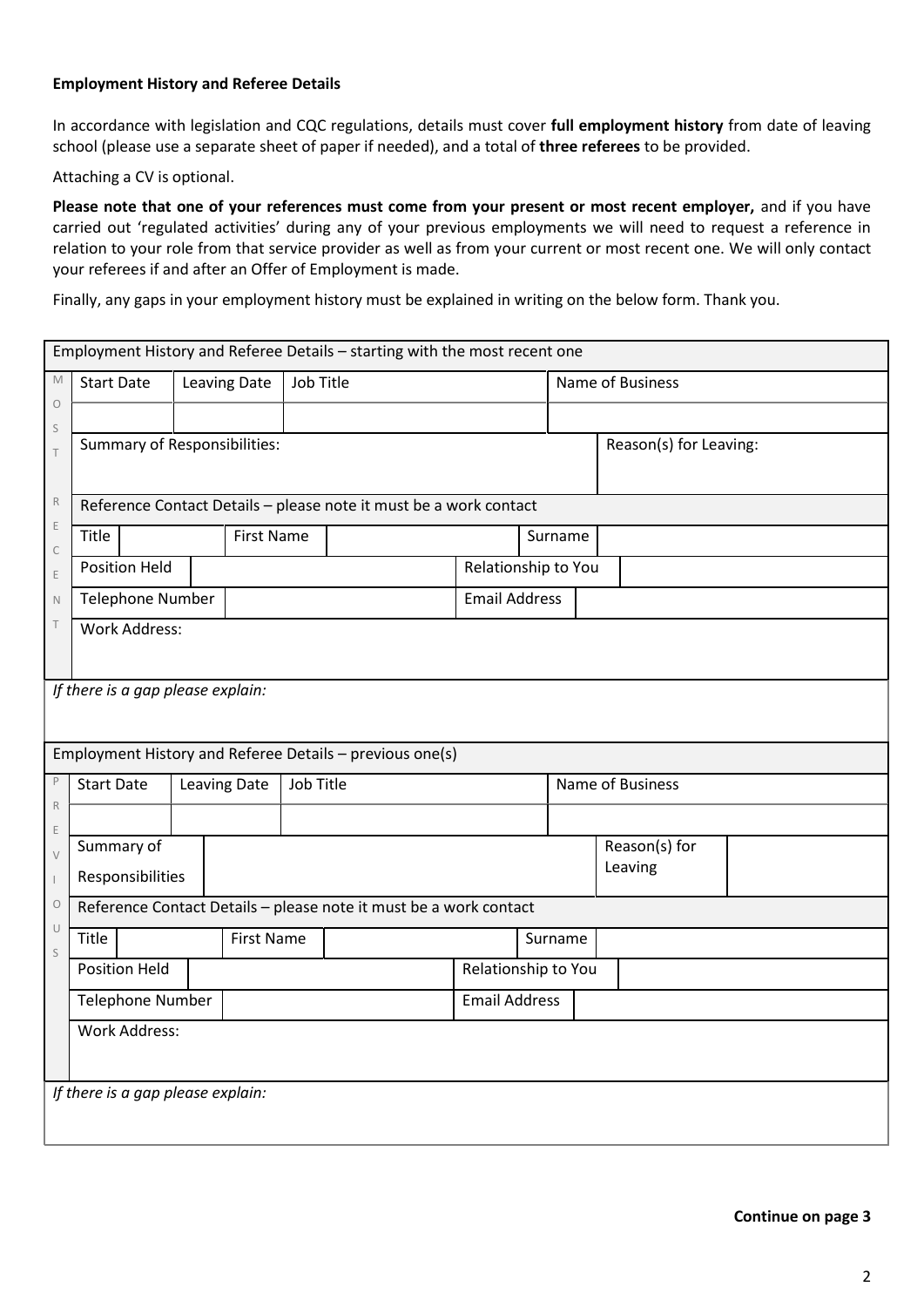| Employment History and Referee Details - previous one(s)                                                    |                                    |                                  |  |                     |           |                                                                                    |  |               |                  |  |                                             |    |                                             |
|-------------------------------------------------------------------------------------------------------------|------------------------------------|----------------------------------|--|---------------------|-----------|------------------------------------------------------------------------------------|--|---------------|------------------|--|---------------------------------------------|----|---------------------------------------------|
| P                                                                                                           | <b>Start Date</b>                  |                                  |  | Leaving Date        | Job Title |                                                                                    |  |               | Name of Business |  |                                             |    |                                             |
| $\mathsf{R}$                                                                                                |                                    |                                  |  |                     |           |                                                                                    |  |               |                  |  |                                             |    |                                             |
| Ε<br>Summary of                                                                                             |                                    |                                  |  |                     |           |                                                                                    |  | Reason(s) for |                  |  |                                             |    |                                             |
| Leaving<br>Responsibilities<br>$\circ$<br>Reference Contact Details - please note it must be a work contact |                                    |                                  |  |                     |           |                                                                                    |  |               |                  |  |                                             |    |                                             |
|                                                                                                             |                                    |                                  |  |                     |           |                                                                                    |  |               |                  |  |                                             |    |                                             |
| U<br><b>First Name</b><br>Title<br>Surname<br>S                                                             |                                    |                                  |  |                     |           |                                                                                    |  |               |                  |  |                                             |    |                                             |
| <b>Position Held</b><br>Relationship to You                                                                 |                                    |                                  |  |                     |           |                                                                                    |  |               |                  |  |                                             |    |                                             |
| <b>Email Address</b><br><b>Telephone Number</b>                                                             |                                    |                                  |  |                     |           |                                                                                    |  |               |                  |  |                                             |    |                                             |
|                                                                                                             | <b>Work Address:</b>               |                                  |  |                     |           |                                                                                    |  |               |                  |  |                                             |    |                                             |
|                                                                                                             |                                    |                                  |  |                     |           |                                                                                    |  |               |                  |  |                                             |    |                                             |
|                                                                                                             | If there is a gap please explain:  |                                  |  |                     |           |                                                                                    |  |               |                  |  |                                             |    |                                             |
|                                                                                                             |                                    |                                  |  |                     |           |                                                                                    |  |               |                  |  |                                             |    |                                             |
|                                                                                                             |                                    |                                  |  |                     |           | Previous Employment History Continued - no referee details required                |  |               |                  |  |                                             |    |                                             |
| $\mathsf{P}% _{T}$                                                                                          | <b>Start Date</b>                  |                                  |  | <b>Leaving Date</b> |           | Job Title                                                                          |  |               |                  |  |                                             |    | Business Name and Work Location (i.e. Town) |
| $\mathsf R$<br>Ε                                                                                            |                                    |                                  |  |                     |           |                                                                                    |  |               |                  |  |                                             |    |                                             |
| $\vee$                                                                                                      | If there is a gap please explain:  |                                  |  |                     |           |                                                                                    |  |               |                  |  |                                             |    |                                             |
|                                                                                                             |                                    |                                  |  |                     |           |                                                                                    |  |               |                  |  |                                             |    |                                             |
| $\circ$<br>U                                                                                                | <b>Start Date</b>                  | Job Title<br><b>Leaving Date</b> |  |                     |           |                                                                                    |  |               |                  |  | Business Name and Work Location (i.e. Town) |    |                                             |
| S                                                                                                           |                                    |                                  |  |                     |           |                                                                                    |  |               |                  |  |                                             |    |                                             |
|                                                                                                             | If there is a gap please explain:  |                                  |  |                     |           |                                                                                    |  |               |                  |  |                                             |    |                                             |
|                                                                                                             |                                    |                                  |  |                     |           |                                                                                    |  |               |                  |  |                                             |    |                                             |
|                                                                                                             | <b>Start Date</b>                  |                                  |  | Leaving Date        |           | Job Title                                                                          |  |               |                  |  |                                             |    | Business Name and Work Location (i.e. Town) |
|                                                                                                             |                                    |                                  |  |                     |           |                                                                                    |  |               |                  |  |                                             |    |                                             |
|                                                                                                             | If there is a gap please explain:  |                                  |  |                     |           |                                                                                    |  |               |                  |  |                                             |    |                                             |
|                                                                                                             |                                    |                                  |  |                     |           |                                                                                    |  |               |                  |  |                                             |    |                                             |
|                                                                                                             | <b>Start Date</b>                  |                                  |  | <b>Leaving Date</b> |           | Job Title                                                                          |  |               |                  |  |                                             |    | Business Name and Work Location (i.e. Town) |
|                                                                                                             |                                    |                                  |  |                     |           |                                                                                    |  |               |                  |  |                                             |    |                                             |
|                                                                                                             | If there is a gap please explain:  |                                  |  |                     |           |                                                                                    |  |               |                  |  |                                             |    |                                             |
| Please continue on a separate sheet of paper if necessary, using the above template,                        |                                    |                                  |  |                     |           |                                                                                    |  |               |                  |  |                                             |    |                                             |
|                                                                                                             |                                    |                                  |  |                     |           | as full employment history must be covered in order to be considered for the role. |  |               |                  |  |                                             |    |                                             |
|                                                                                                             |                                    |                                  |  |                     |           | Are you attaching a separate sheet? Please indicate:                               |  |               | Yes              |  |                                             | No |                                             |
|                                                                                                             |                                    |                                  |  |                     |           |                                                                                    |  |               |                  |  |                                             |    |                                             |
|                                                                                                             | Date of Finishing Secondary School |                                  |  |                     |           |                                                                                    |  |               |                  |  |                                             |    |                                             |

| Date of Finishing Secondary School                                      |  |  |
|-------------------------------------------------------------------------|--|--|
| Date of Finishing Further Education (College/University)                |  |  |
| Date of First Job (should match with the last entry on the above list): |  |  |